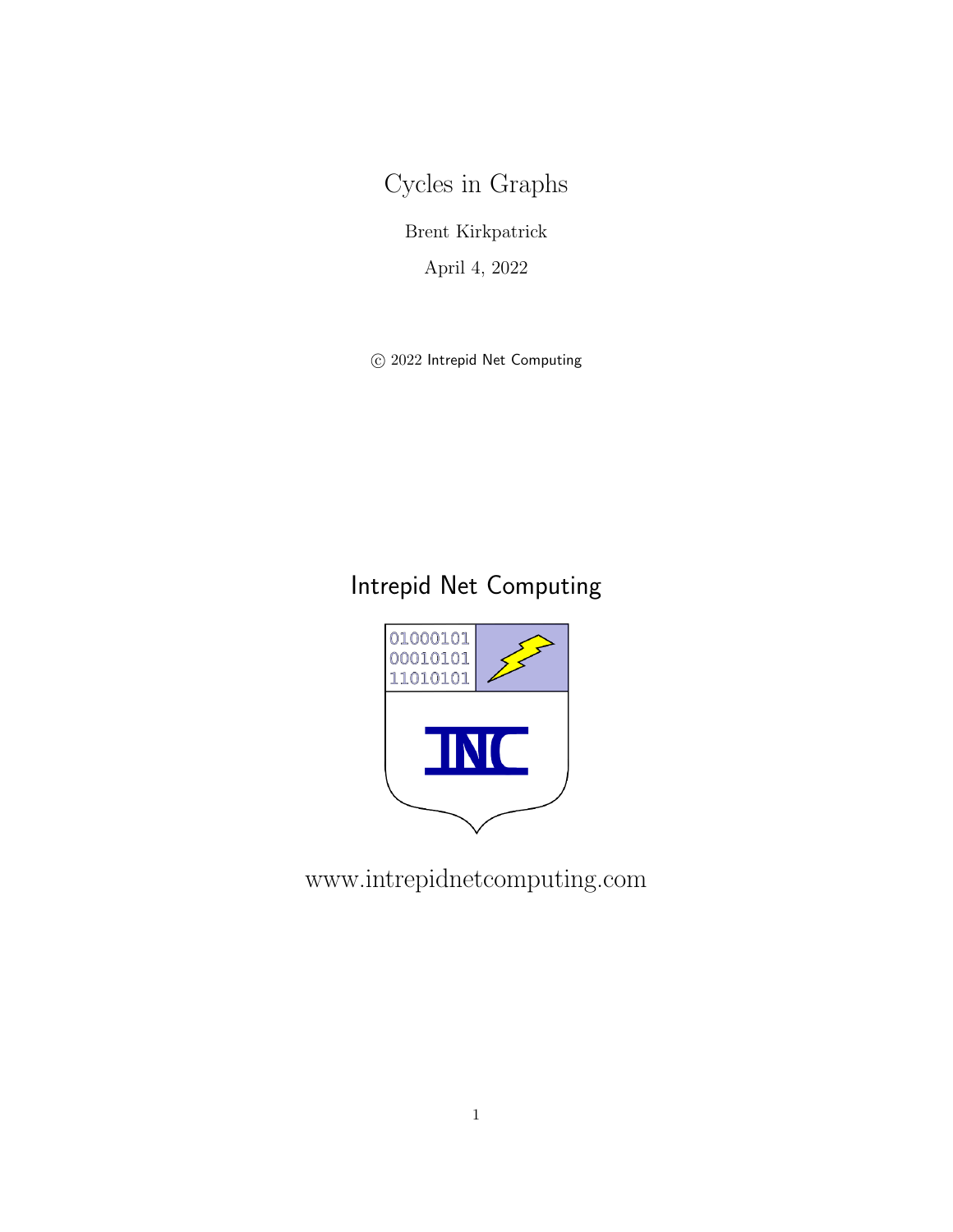## Document Revision History

April 4, 2022 Published original on www.intrepidnetcomputing.com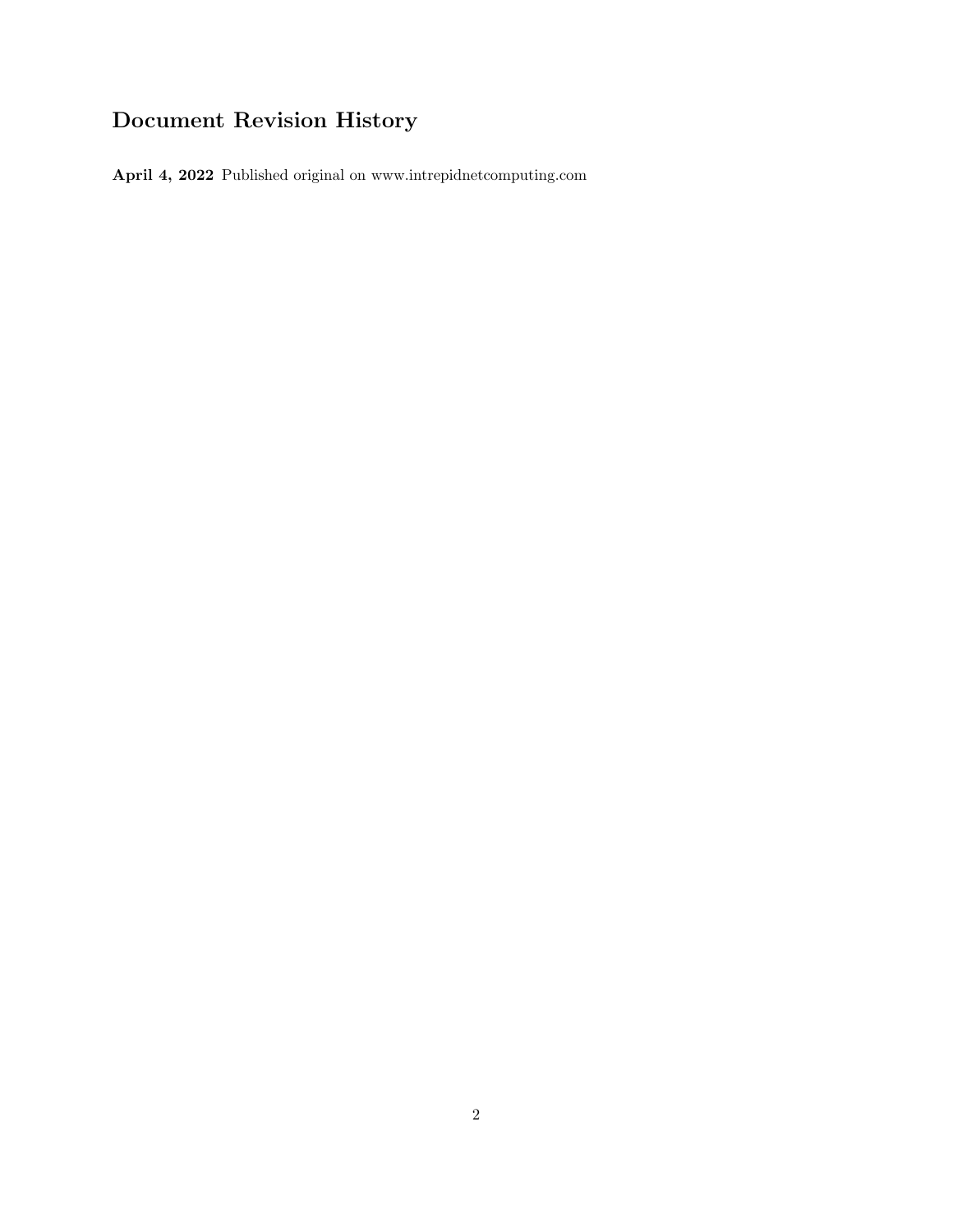#### Abstract

Studying cycles in a graph is done by composing simple cycles. Simple cycles are either node simple or edge simple. The main result is regarding edge simple cycles. Edge simple cycles can be enumerated in polynomial time.

The study of cycles in graphs begins with the work of Euler. An Eulerian cycle is an edge-complete cycle that visits each edge exactly once. A Hamiltonian cycle is a node cycle that visits each node in the graph exactly once.

Graphs are studied in algebra, in operations research, in machine learning, in matrix theory, and in many other areas. The most famous cycle is the traveling sales person cycle which is a solution to the NP-complete problem in graph theory that is dubbed the traveling sales person [1] problem. In this formalism, we have a graph of cities with edges being routes between the cities. Each edge has a weight indicating the cost of travel. The problem is to find the minimum weight tour that visits all the cities that the traveling sales person must visit. This tour begins and ends at the same node, but may not include every node or edge of the graph.

#### Background

A cycle is simple if it contains each edge at most once. We list the nodes of a simple cycle in the order that the edges appear in the cycle. A cycle is assumed to begin and end at the same node. See Figure 1 for an example.

The problem of determining whether a graph has a hamiltonian cycle is NP-complete [2, 3]. The problem of determining whether a graph has a eulierian cycle is polynomial [4].



Figure 1: Simple Cycle. The notable simple cycle in this example is cycle  $\{1, 4, 7, 10, 8, 5\}$ . This is an undirected cycle.

In this context of exponential time algorithms for finding some cycles, our question is one of finding any cycles quickly. A clique in a graph is an arrangement of nodes and edges in a complete subgraph, where every permutation of the nodes in the subgraph is a cycle. In a clique there is a linear-time algorithm for finding a cycle. However, finding a max clique is a hard problem.

Simple cycles compose to form other cycles. The composition of two cycles might be simple or not simple. For example, Figure 2 shows two simple cycles. The cycle  $\{1, 4, 7, 10, 8, 5\}$  can be composed with the cycle  $\{10, 11, 13, 12\}$  to obtain another cycle, simple or not. For example, a not simple cycle is  $\{1, 4, 7, 10, 11, 13, 12, 10, 7, 4\}.$ 

Our problem is to find all the simple edge-disjoint cycles in a graph. There is a polynomial time algorithm for this. This algorithm makes use of a result for graph isomphism [5].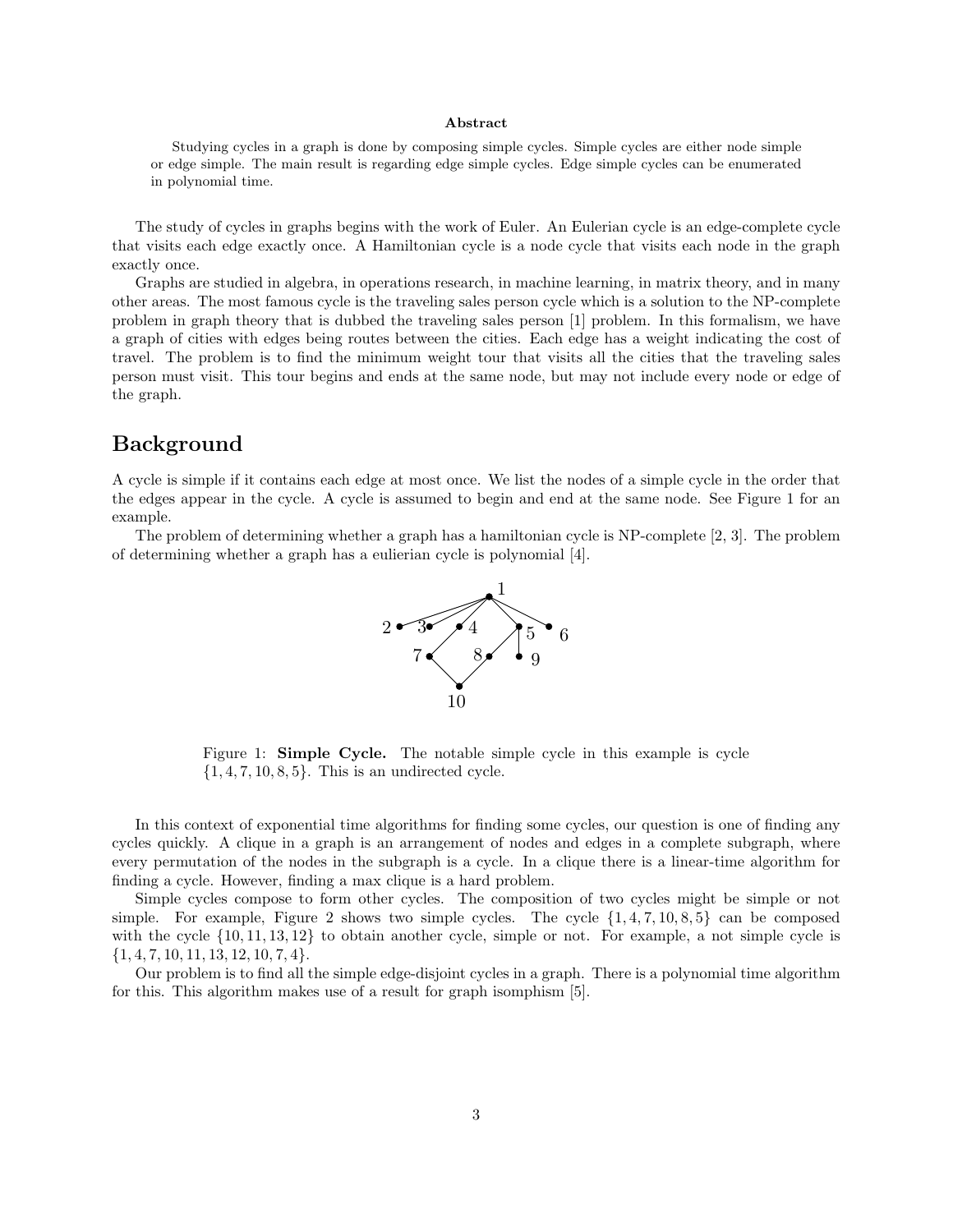

Figure 2: Cycle Composition. (left) The undirected graph. (right) Two undirected cycles. One cycle has light edges and one cycle has heavy edges. The cycle composed of both cycles is also a simple cycle.

### Algorithm

Let  $G = (V, E)$  be an undirected graph with labled nodes V and edges E. We direct the edges by finding the high degree nodes and using a breadth-first search to direct edges away from the high degree nodes. This is a deterministic way to direct the edges.

For each node in the graph, we obtain the descendent set. With the d-splits of the graph, we discuss the algorithm.

For each source node, we compare the child nodes to find the child d-splits that contain a common descendent. Define a same descendent as a descendent that appears in the decendent set of more than one child of a source node. When we find a same descendent, there is a path from the source to the same descendent through each of the child nodes.

#### Theorem 1. For every same descendent, there is a simple cycle.

Proof. We find the cycle by using the directed paths in our directed graph. The same descendent has a source node and two child nodes. Now we follow the directed path from the source through a child node to the descendent. We do this twice. We remove all leaf paths. This gives us a simple cycle in the undirected graph. П

This algorithm continues by traversing all directed paths from any source with child nodes having a same descendent to the same descendent. All these directed paths constitute the simple cycles of the undirected graph.

#### Theorem 2. The algorithm given lists every edge in every simple cycle of more than one edge.

Proof. Assume that there is a cycle edge not listed in a simple cycle. Either the edge would not be traversed or it would not be on a path with a same descendent. If the edge is not traversed, there is not a descendent set with a same descendent. If there is no child with a same descendent, there is not a cycle. This is a proof by contradiction.  $\Box$ 

Each simple cycle is a tour through the nodes in the cycle. Some of these simple cycles are also node simple. The undirected graph is hamiltonian if and only if there is a node simple cycle for the whole graph.

The main result is that cycles compose. The Euler tour is made by composition.